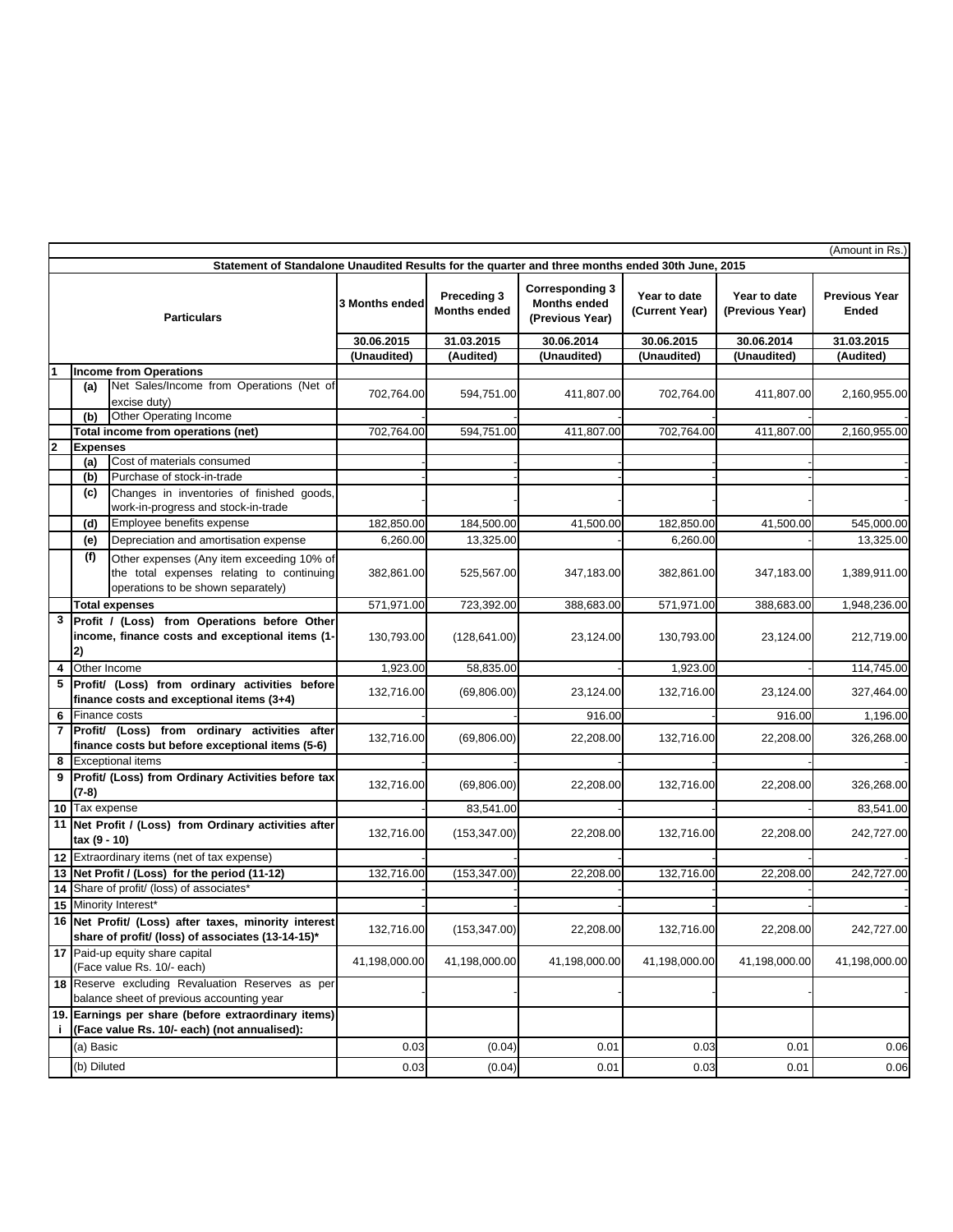| 19. Earnings per share (after extraordinary items) |      |        |      |      |      |      |
|----------------------------------------------------|------|--------|------|------|------|------|
| ii (Face value Rs. 10/- each) (not annualised):    |      |        |      |      |      |      |
| (a) Basic                                          | 0.03 | (0.04) | 0.01 | 0.03 | 0.01 | 0.06 |
| (b) Diluted                                        | 0.03 | (0.04) | 0.01 | 0.03 | 0.01 | 0.06 |

Applicable in the case of consolidated results.

**Notes :**

1 The above financial results have been reviewed by the Audit Committees and approved by the Board of Directors of the Company at the meeting held on 07.08.2015 and have been subject to limited review by the Statutory Auditors of the Company as required under clause 41 of the listing agreement.

2 Previous year figures have been re-grouped, recast and rearranged whereever necessary.

 **By order of the Board For Vani Commercials Limited**

Place : New Delhi Date : 07.08.2015

**Sd/- Mukesh Sukhija**

 **Director**